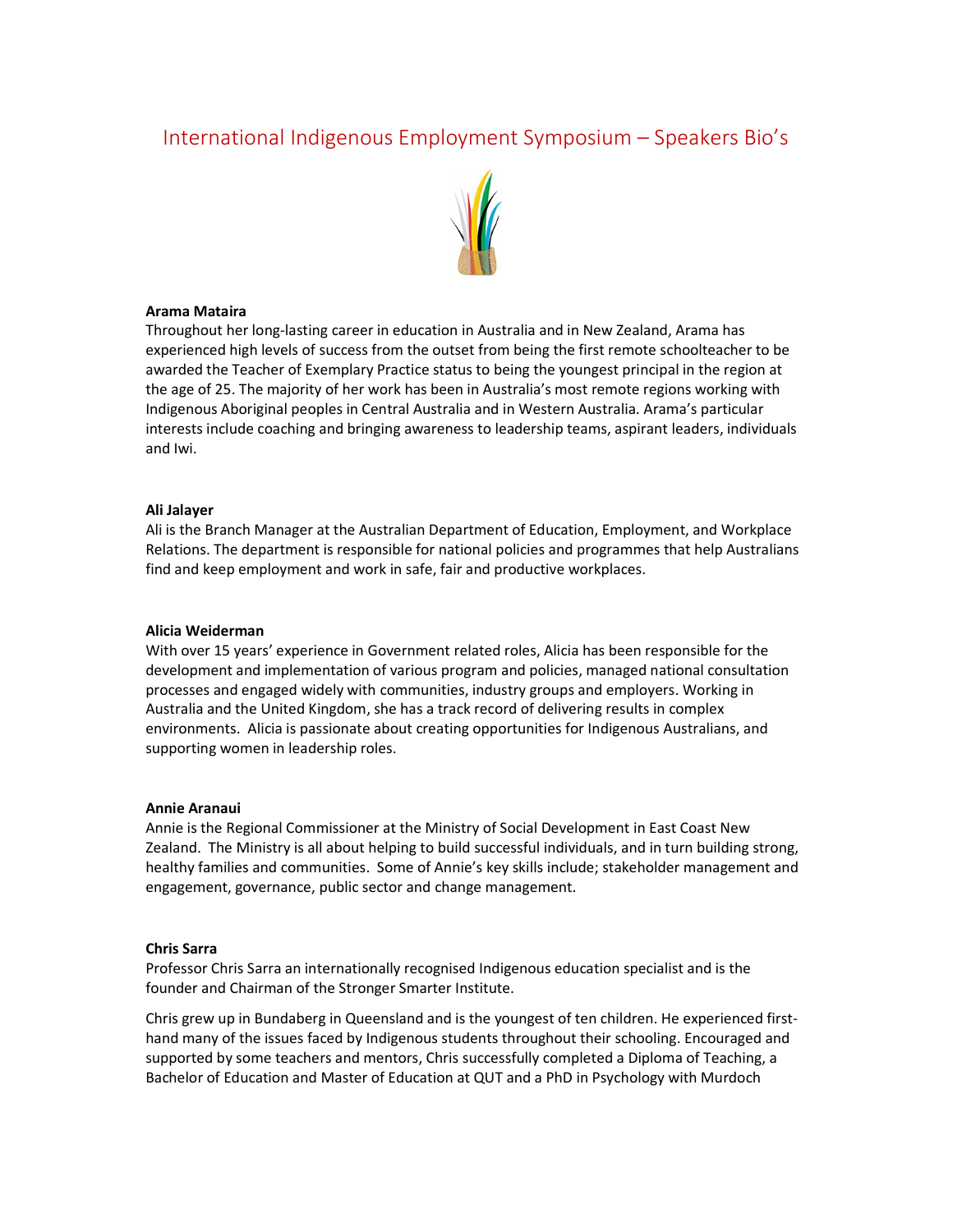University. His thesis has been published in a book released in 2011, titled Strong and Smart - Towards a Pedagogy for Emancipation Education for First Peoples.

In the 1990s, Chris took on the challenges of Indigenous education as Principal of Cherbourg State School in South East Queensland. Under Chris' leadership, the school became nationally acclaimed for its pursuit of the Stronger Smarter Philosophy which significantly improved the educational and life outcomes of students. In 2004, Chris was Queenslander of the Year, and in 2010 he was Queensland's Australian of the Year. He is the NAIDOC 2016 Person of the Year. Professor Sarra also sits on the Australian Rugby League Commission.

Professor Sarra is passionate about effecting sustainable change through positive leadership and mentoring with high expectations for a strong and smart Indigenous population. He embraces a proud cultural identity and a holistic sense of what it means to be Aboriginal in contemporary Australian society.

In 2012, Chris published the story of his life working for a stronger, smarter future for Indigenous children as his biography, Good Morning, Mr Sarra. By sharing his own journey and through his work with the Stronger Smarter Institute, Chris encourages other leaders to embrace the Stronger Smarter challenge of high expectations relationships. Chris' leading advocacy of the Stronger Smarter approach has inspired transformation in schools across Australia.

# Don Worme

Donald Worme, QC, IPC graduated with his Juris Doctorate in 1985 at the College of Law, University of Saskatchewan, Canada. He articled with the Federal Department of Justice in Saskatoon, Saskatchewan, prosecuting federal offences and received his call to the bar in 1986. Donald has been a member in good standing ever since and continues to practice law with offices in Ontario and British Columbia.

Mr. Worme, Q.C. is founding member of the Indigenous Bar Association of Canada, a national advocacy group comprised of Indigenous Lawyers, Judges and law students, where he served as president from 1990 - 92. A Cree lawyer from the Kawacatoose First Nation, Treaty Four, Saskatchewan, Mr. Worme is one of the leading advocates in the province for criminal law and treaty litigation and has been a vocal member of the Saskatchewan Human Rights Tribunal since 2001.

Mr. Worme has been involved in developing and public policies under the scope of Aboriginal and treaty rights. He was engaged in the studies and analysis for the National Indian Tax Advisory Board and has provided both research and commentary for the Royal Commission on Aboriginal Peoples.

Mr. Worme has served on several Judicial Commissions of Inquiry in different capacities:

- he represented Sandra Paquachon in the 1995 Commission of Inquiry into Certain Events at The Prison For Women in Kingston, Ontario, Canada;
- he acted as lead counsel to the family of Neil Stonechild in the 2002 Judicial Inquiry into the Saskatoon Police Service's involvement with the teen's freezing death in Saskatchewan;
- he acted as Commission Counsel during the 2004 Ipperwash Judicial Inquiry in Ontario, Canada which looked into the killing of unarmed Indigenous land protester Dudley George;
- he acted on behalf of the Assembly of First Nations in the 2009 Oppal Commission in Vancouver, British Columbia which examined the critical issue of missing and murdered Indigenous women and girls; and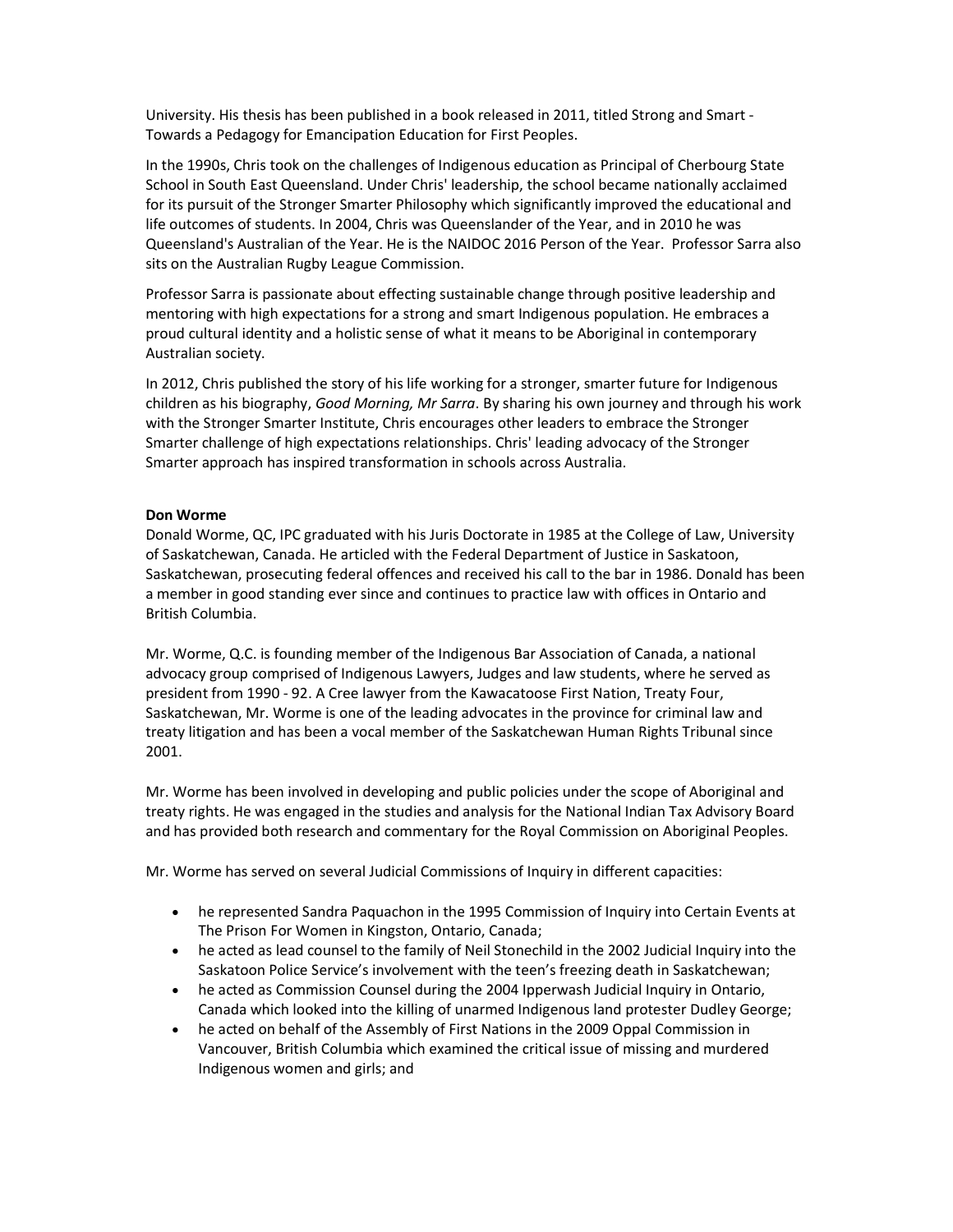he was Lead Commission Counsel to the 2010 Truth & Reconciliation Commission which over its six year mandate examined the 150 year legacy of the Indian Residential School experience in Canada and its devastating aftermath.

Donald received his Queen's Counsel appointment in 2002 and his Indigenous People's Counsel designation in 2006 in recognition of his service to Indigenous peoples and the Creator.

### Ed Montague

Ed joined the SIU in March 2016. He was previously a Principal Advisor at the NZ Treasury where he acted as Treasury's lead on the social impact bonds pilots and other related initiatives.

Prior to joining the Treasury in 2013, Ed was a Director in the Finance & Economics practice at PwC NZ where he specialised in providing commercial advice to wide range of government agencies.

Before moving to New Zealand in 2010, Ed spent five years as an investment analyst at a Londonbased hedge fund, IBIS Capital Partners LLP. Ed's investment experience builds on his early career as a management consultant at Arthur D. Little, Strategy Advisor at the UK communications regulator, OFCOM, and Strategy Manager at the global telecommunications company, O2 Telefonica.

Ed has a Bachelor of Arts in Politics, Philosophy and Economics (PPE) from Oxford University.

### Gretta Carney

Gretta is the owner and founder of Hapi which creates food that is plant based, nutrient dense and tastes delicious. More than just healthy food, each product is created to act synergistically to heal and enhance the brain, body and spirit. Hapi is a way of living that celebrates diversity in eating styles.

Since graduating with a BA in Theatre and Film Gretta has dedicated herself to food, healing and health.

She has worked in various guises including co-director of Wellington based The Organic Catering Company, researcher to OANZ (Organic Aotearoa New Zealand), Project Manager to Te Waka Kai Ora overseeing the development of the Hua Parakore Organic Verification Programme and member of the Aotearoa delegation to the Terra Madre International Slow Food Meeting of Indigenous Food Producers in Italy 2008.

Gretta has a National Diploma in Biodynamic Organic Agriculture and has spent many happy hours over the years in abundant organic gardens.

Gretta is also a qualified Classical Homeopath running a clinical practice in Hawkes Bay since 2012. She has 3 children who have grown up on her family's sheep and cattle farm in Rissington.

### Hamahona Ambler

Hamahona is the project lead for Te Kahui Ohanga O Takitimu, New Zealand which is a collective of Iwi and Maori organisations who have come together to play a key role in achieving collective economic goals for Maori through Matariki- Hawke's Bay Regional Economic Development Strategy and Action Plan 2016.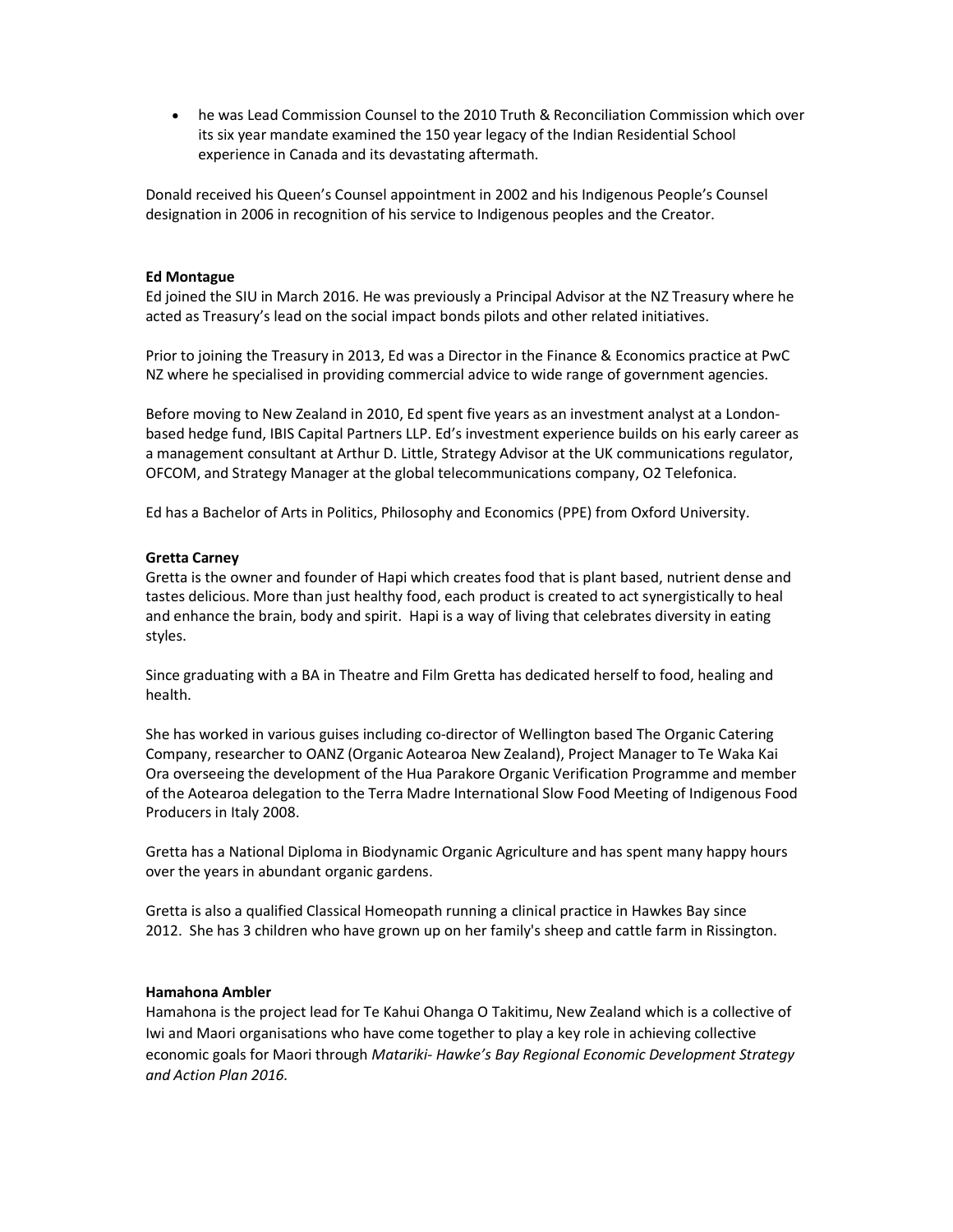Through his own business, Te Ora Consultancy, Hamahoma leads economic development and business development projects in the region.

### Hemi Inia

Hemi is the trust Manager for He Toki Ki Te Mahi at the Te Taupe O Rehua. Hemi has been in recruitment, student support, management and project management roles and brings an excellent level of understanding of tertiary education and the importance of Kaupapa Māori principles, cultural values, achievement, and successful outcomes for Māori.

### Hilary Jones

A long-time human resources practitioner, Hilary Jones joined the NWT Mine Training Society as General Manager in 2006, Hilary has played a pivotal role in improving the quality of programs, increasing enrolment, and building partnerships.

Prior to MTS, Hilary led the NWT Tourism Training Group and was a founding member of the Canadian Tourism Human Resource Council. She was instrumental in establishing occupational standards and certification for diamond polishers – a global first. She played a significant role in the establishment of diamond polishing factories in the Yellowknife area and was the Director of Operations for Arslanian Cutting Works (NWT) Ltd., for six years. She spends her volunteer time between the Yellowknife Rotary Club True North and Scouts Canada as a Beaver Leader.

### Jody Hamilton

Jody (Ngati Kahungunu, Ngati Raukawa, Ngarauru) brings over 18 years' experience, including 12 years at the senior executive and senior manager level. Jody has worked in a range of strategy, policy and operational roles in Australia, New Zealand and Canada, primarily in the areas of economic, community and social development.

She is Director of her own company, JMP Consulting which strengthens businesses, organisations, communities and people.

### Jeannie Cranmer

Jeannie Cranmer, Kwakwaka'wakw a member of the Namgis First Nation, has worked in Human Resources for over 25 years with a strong focus on skill development within the Aboriginal labour force. She has led major Aboriginal employment initiatives across the country, signing 14 Aboriginal Employment partnerships for the provincial government between industry and Aboriginal organizations providing pathways to Aboriginal employment.

### Katrina Fanning

Katrina is a Wiradjuri woman and a director at Coolamon Advisors, she provides a broad range of expertise across Government Policy and Operations, including a deep understanding and proven capability across Indigenous areas. Katrina has deep public sector experience at senior executive levels and has been responsible for leading complex operational and policy activities for a number of organisations.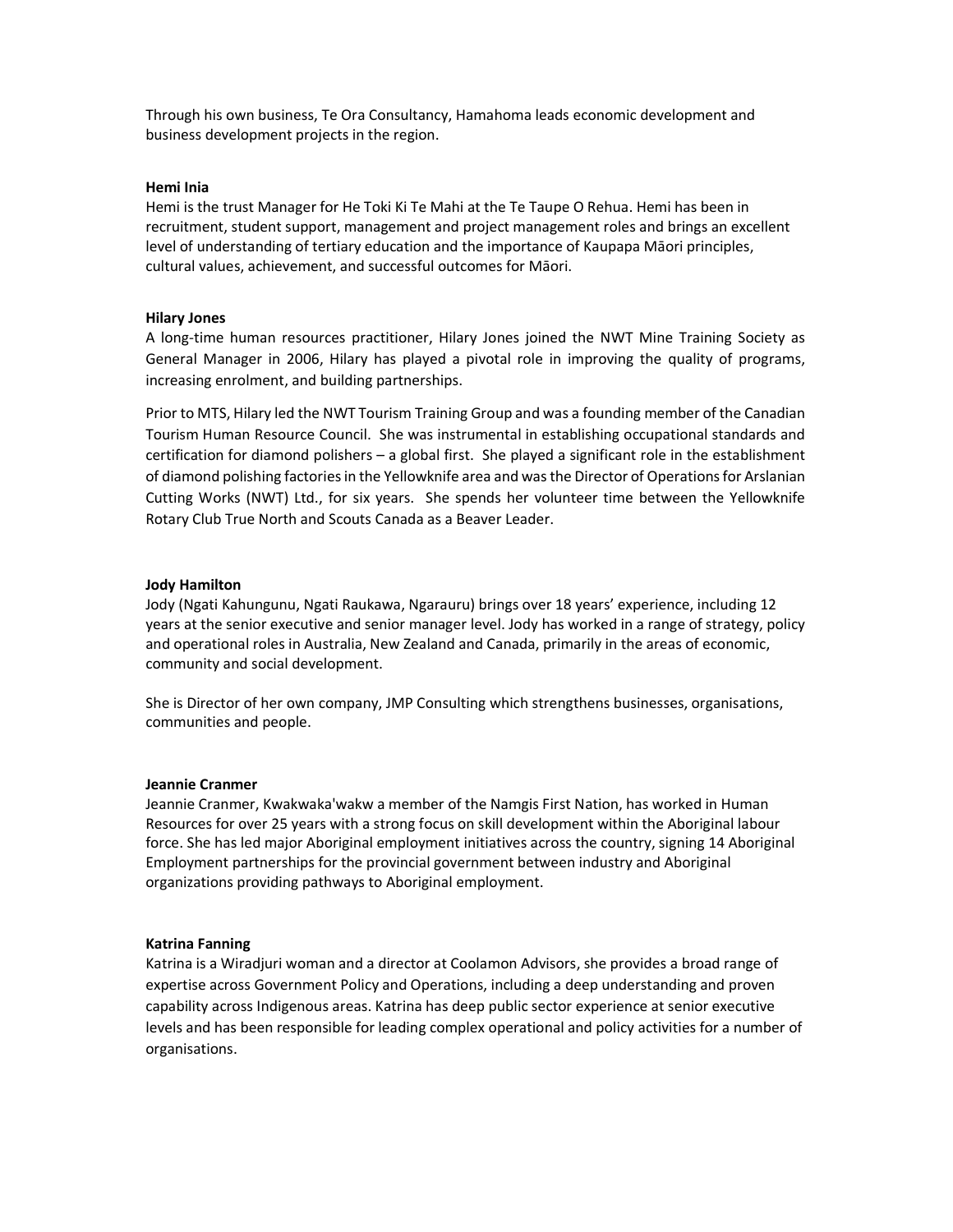# Keriana Tawhiwhirangi

Keriana is a leadership coach and owner of Lead with PIZAZZ. She is an inspirational leader who is passionate about bringing out the best in others in a supportive and enthusiastic environment. She approaches every challenge as an opportunity and has the proven ability to develop solutions to seemingly unsolvable problems with optimism. Keriana is a highly skilled and experienced educator, mentor, facilitator and advisor with exceptional communication, management and administration skills.

Her career highlights include:

- Fourteen years NZEI Te Riu Roa activist as a counsellor, advocate and executive member
- Three years as a School Management Adviser, Waikato University
- Member of the National Advisory Committee on Special Education, National Association Resource Teachers Advisers Maori Executive, the Waikato School Advisers Employment Negotiation Contract Team and Ministry of Education Māori representative on the State Services Commission Advisory Group (Recruitment and Retention of Maori and Pasifika in the Public Service)
- Trained Human Rights facilitators to facilitate Treaty of Waitangi dialogue in communities
- Four years leading a cutting-edge project as Programme Director of the Principals' Development and Planning Centre for Experienced Principals. Ministry of Education

# Levi Armstrong

Levi is the director and founder of Patu Aotearoa which is a new initiative to engage with whanau and decrease inactivity rates in New Zealand in particular Maori and Pacific Island.

Levi has a Bachelor of Sport and Recreation and strong entrepreneurial experience.

# Lewis Rapatu

Lewis Ratapu is the General Manager for Business Growth and Design atTe Taiwhenua o Heretaunga, New Zealand whose strategic direction encourages them to look forward and strive for the wellbeing of Whanau in Heretaunga.

# Matthew Clark

Matt is the Deputy CEO of the National Employment Services Association, the peak body for the Australian employment and related services industry. Matt has led two of Australia's largest reform projects across remote Australia over the last four years focusing on building capacity and workforce development. He has designed a national supply chain of industry experts and has personally overseen the successful delivery of 250 building capacity projects and 200 professional forums.

Matt has over 14 years' experience working in the employment services sector including executive management roles both at a strategic and operational level. Matt has also worked across the community services sector for 10 years including 7 years as an Aboriginal Health Worker. Matt's passion has always been to bridge the gap that Aboriginal Communities experience in terms of employment, education and health. Matt holds a BSc (Hons) from the University of Wollongong, majoring in Indigenous Health.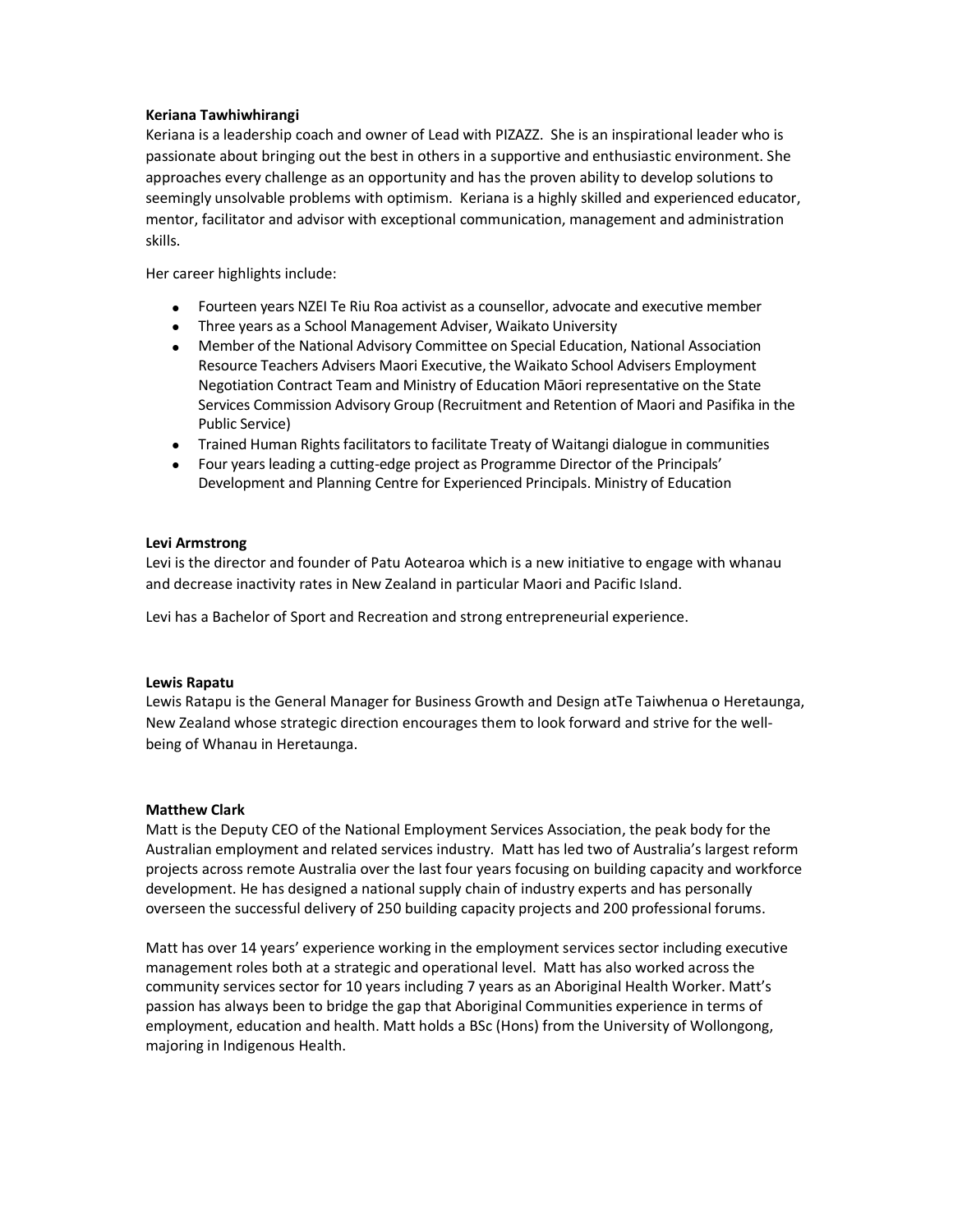### Melaina Newport-Karaitiana

As a Maori business owner herself, Aroha & Friends co-founder Melaina has a passion for supporting Maori business development and using business growth to support whanau into employment.

Aroha & Friends is a retail destination in Napier, which also operates as both a freelance design studio and print department producing finely crafted print works embracing both traditional and modern printing techniques including serigraphy, printmaking and letterpress.

#### Michaela Vodanovich

Michaela joined The Icehouse in 2012 as the Regional Manager of The Icehouse Hawke's Bay. Michaela helped to establish The Icehouse in Hawke's Bay through her involvement with the economic development agency, Business Hawke's Bay.

Michaela is passionate about revitalising regional businesses and she is highly motivated to provide the support required for owner managers to recognise their potential, clarify their business strategy and improve their capability and performance and that of their staff.

### Narelle Huata

Narelle is chair of the Ngati Kahungunu Runanga Arts and Culture Board, currently leading the organisation Te Matatini 2017 when Ngati Kahungunu will host the biennial national kapa haka competition in Hastings.

She is also Chief Executive Officer of Te Wananga Whare Tapere o Takitimu, Takitimu Performing Arts School.

#### Precious Clark

Precious Clark is of Ngati Whatua and Tainui descent and is the Director of Maurea Consulting Ltd, a consultancy practise that is set on sharing Maori culture globally so that it may shape and inform a modern world.

They provide consultancy services in strategic planning, engaging with Maori and assist organisations to incorporate the Maori worldview within their organisations. They are developing a unique programme that will assist the corporate sector to understand and identify with Maori culture with the aim of increasing confidence to engage with Maori.

#### Rawinia Kamau

Rawinia is the owner and director of Whakatane business KamTech and Associates, specializing in business and economic development.

With a strong economic and community development background through she has built extensive relationships across Aotearoa New Zealand.

She currently sits as a governance member on several boards and has extensive experience in advisory, executive and director positions across a range of entities.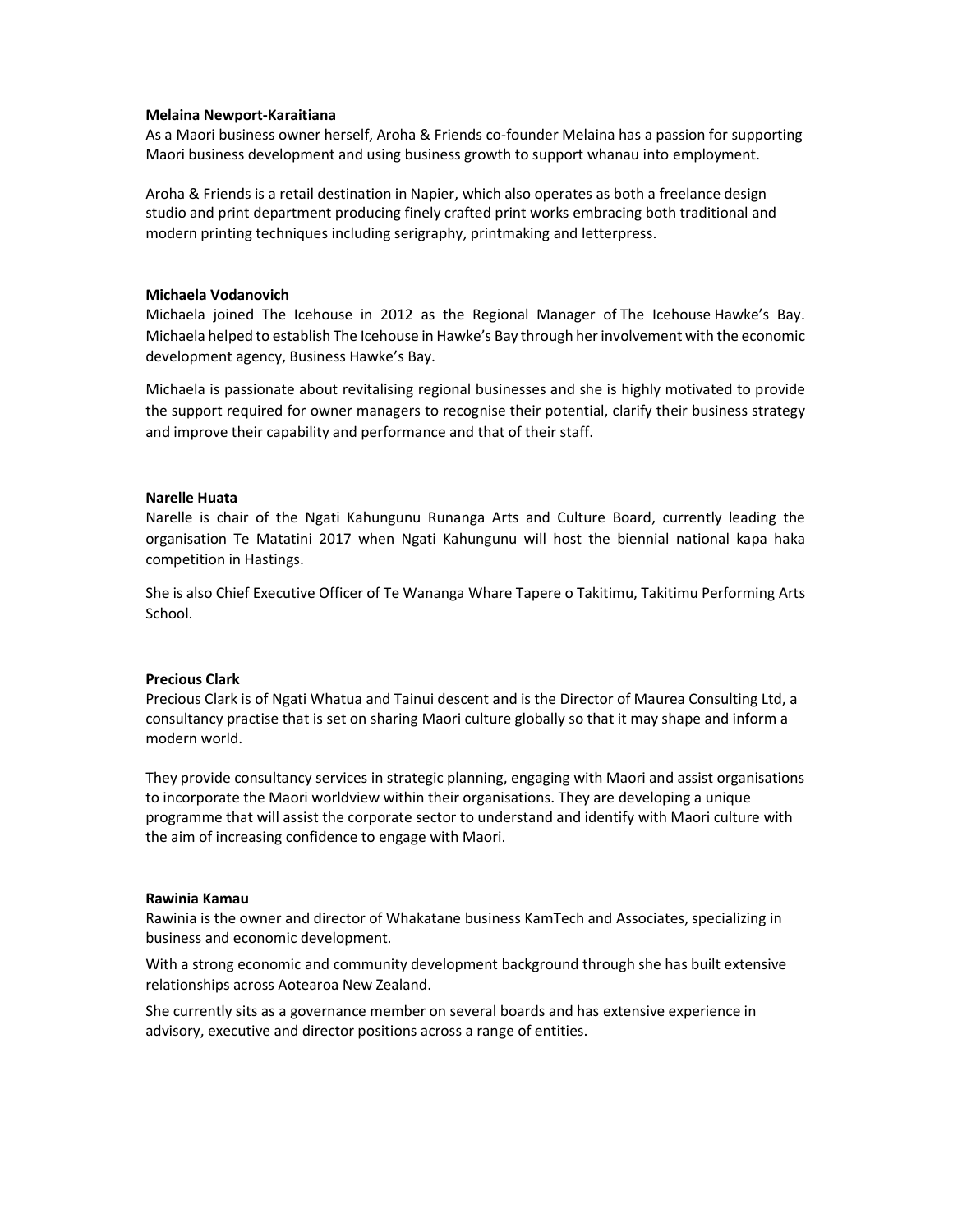#### Renata Hakiwai

Renata is the Director for Whenua Kura at the Te Taupe O Rehua. Renata joined the Te Tapuae team from CPIT where he held the position of Manager - Maori and Pasifika Trades Training. Renata brings to his role a blend of experience having worked in both the Education and Commercial sectors.

Renata is passionate about using his knowledge and experience to support initiatives that build capability within Māori, but first and foremost, those that support whanau transformation by developing Māori leaders.

#### Ronnie Rochel

Ronnie is the Director of Te Aratika Drilling and has eighteen years' experience as a local and international business entrepreneur. She is an advocate for creating pathways for youth, families and communities.

Te Aratika Drilling was established in Auckland as a family business in 1998. Te Aratika translates from Mãori to mean "the right path". The significance of the name for the company is represented on its worksites. This is ensured from the initial planning phase to assess that the correct method/path has been chosen to complete each individual project. This concept forms the corner stones of the business as a Christian based company.

#### Shayne Walker

Shayne is a part of Te Kahui Ohanga O Takitimu and is also the General Manager for Maungaharuru-Tangitu Trust which was established to receive and manage Treaty of Waitangi Settlement redress from the New Zealand Government.

Shayne has collective experience across various industries with the past 10 years working in justice and health, managing operations, designing strategy, policy and various governance roles with a particular focus on accelerating Māori outcomes.

#### Tania Pouwhare

Tania Pouwhare (Ngāi Tūhoe) is a Social Intrapreneur at The Southern Initiative, Auckland Council. Her role is to be a positive disruptor inside the Auckland Council-family to create greater value with its finite resources and to leverage opportunities for South Auckland's change agents. Tania started at Auckland Council in 2011 as a principal strategist in Community and Cultural Strategy and then Strategic Advice.

Prior to this, Tania spent a decade in London, where she was Head of Policy and Deputy Chief Executive at the Women's Resource Centre, the UK's leading infrastructure organisation for the women's NGO sector. Tania played a major role in growing and developing the Women's Resource Centre, which was awarded Britain's Most Admired Charity. Before leaving New Zealand, Tania worked for Women's Refuge as a policy advisor, and supported grassroots Māori organisations with research. Tania has a MA (Women's Studies) from The University of Auckland. She is mum to six year-old Lilian and partner to Andrew.

#### Tara Worme

Tara Worme is the Executive Director of the Amiskusees: Semaganis Worme Family Foundation. She has been in the position since November 2015, prior to which she was an active board member since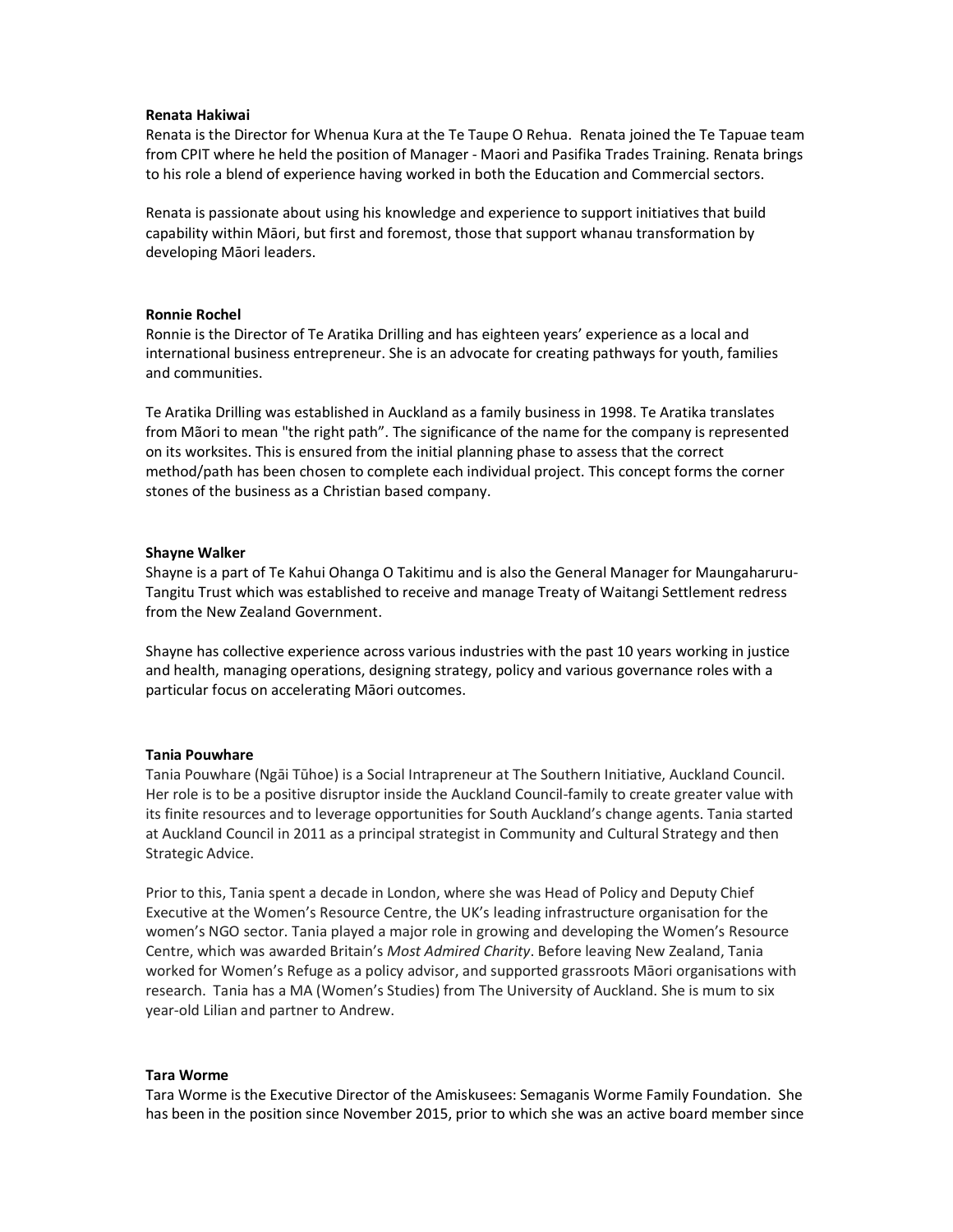the creation of the foundation in 2014. Through the Foundation, her goal is to empower the human spirit. Notably, she is committed to supporting indigenous women and children in the areas of education, sports, the arts and cultural programming. Tara is Cree from Poundmaker First Nation in Treaty 6 territory Saskatchewan.

Tara attended post-secondary at the University of Florence, Italy, to study the Italian language and culture, and to research a special studies project on how Native art and artifacts are preserved in museums and marketed in Europe. She continued her studies at the University of Saskatchewan at the college of Arts & Science. Prior to attaining a degree Tara embarked in a career as an Administrative Assistant in the public service, working in Ottawa, Ontario for the Federal Government for 13 years with a focus on HR and Finance. Here she perfected the study of French, while developing her administrative skills at Health Canada and the Department of Employment and Social Development, and briefly providing support for the Government of Australia.

Tara is currently living in Saskatoon.

### Te Huia Bill Hamilton

Bill (Ngati Kahungunu, Nga Rauru, Ngati Raukawa) has over 20 years' experience in governance and senior management and expertise in operational matters including reporting, monitoring and risk management. He has owned and managed a Maori restaurant in Wellington, which was recognised by the Lonely Planet as one of the top 10 'must do' attractions for NZ. He has a sound knowledge of Tikanga Maori and Te Reo Maori.

#### Toro Waaka

Toro (Ngāti Pahauwera, Rakaipaaka, Ngāti Kahungunu, Tuhoe, Rauwaka, Tūwharetoa) has been involved in tourism for more than 25 years, beginning with tourism interpretation of Māori Historic sites, walking tracks and environmental tourism for the Department of Conservation.

He is also Chair of Ngati Pahauwera Development Trust, whose mission is to protect and enhance the resources of Ngāti Pāhauwera for the welfare of the people and to maintain the Treaty claim settlement in a sustainable manner for future generations.

### Wayne 'Buck' Shelford

Wayne gained his first experiences of team sport as a teenager, where he played for a local rugby league team in his home town of Rotorua. Although he was not aware at the time, this experience was to provide a stepping stone for Wayne into a rugby career, which would eventually see him as one of the world's most prominent loose forwards.

Quoting from the 1989 Rugby Almanac 'The All Black captain W T Shelford, with his excellent ball skills, powerful running and sense of anticipation, must rank as the best player ever seen in this position during the last decade'.

Wayne began his representative rugby career in 1978 where he played for the New Zealand Colts and the New Zealand Combined Services. He then went on to play for the Auckland Rugby Union in 1982 where he made 28 appearances. In 1985 Wayne was voted Player of the Year and it was also in this year that he joined the North Harbour Rugby Union (a break-away Union) and within three years Wayne led North Harbour to first division status for the 1988 season. He included three tries in his side's conclusive defeat of Hawkes Bay to clinch promotion late in the season.